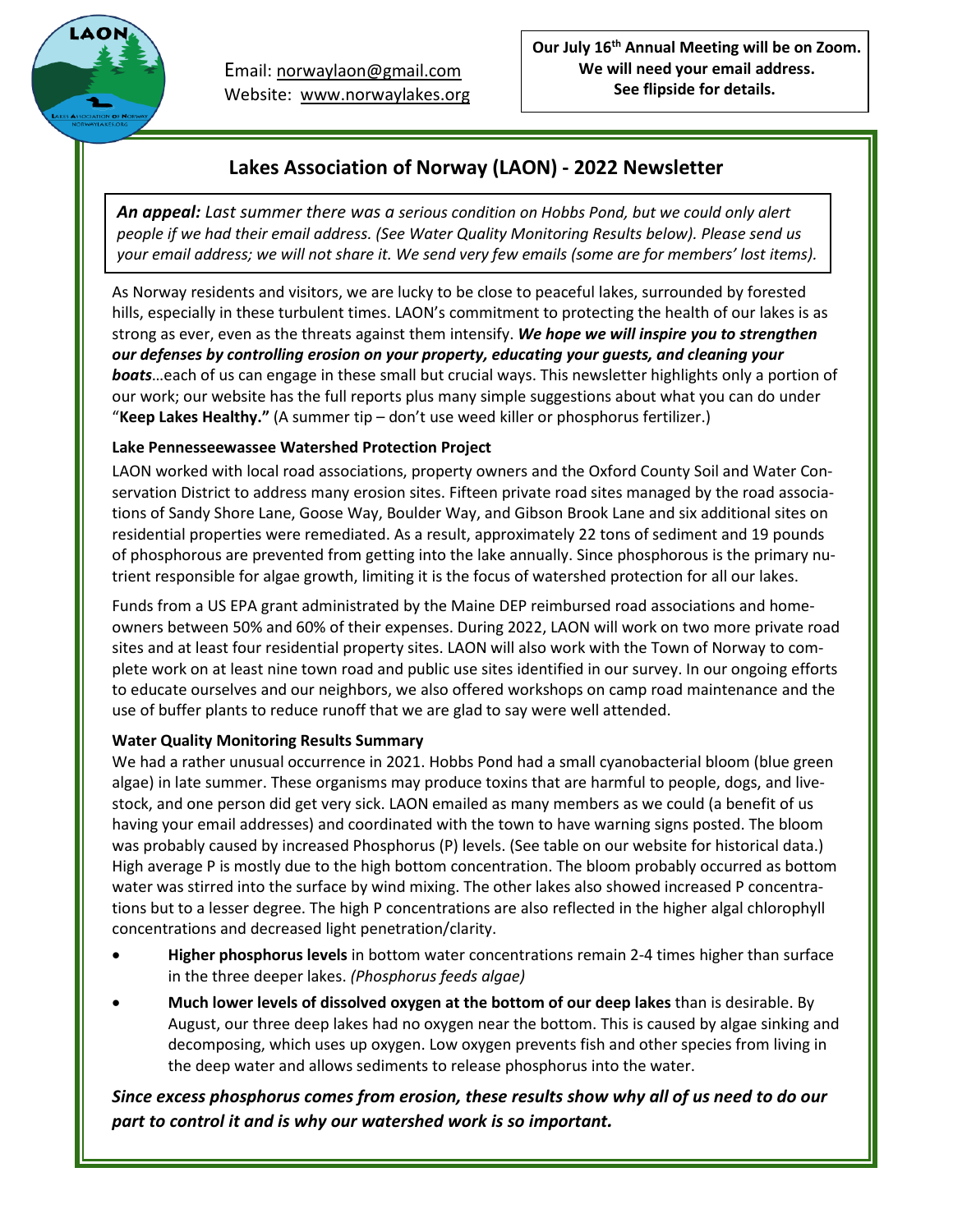**Courtesy Boat Inspection (CBI)**:

*We sadly report that Inspector Gerry Higgins passed away this spring. Gerry was a great asset to our program for 5 years and had LAON's first "save," preventing milfoil from entering Lake Pennesseewassee in 2017. We will miss our cheerful LAON ambassador.*

When an inspector finds a plant of any kind (invasive seeds can be hidden in "safe" plants, or mud), it indicates a failure of our first line of defense, the boater's own inspection. Our inspectors cover about 56 hours per week, so CBI only serve as a backup to boater responsibilities. Be part of the solution: *Please check your own and your guests' watercraft before launching, and flush water from jet skis (away from boat ramps). Also, communicate this to those using your place when you are not there.*

#### **Monitoring our lakes for invasives (Aquatic Plant Survey, Yellow Iris, a new interloper and IPP)**

Thanks to dedicated volunteer Lise Dietrich and her intrepid crew, we've managed to control the spread of invasive **Yellow Iris**, but we are still far from eradicating it. If you see any yellow iris blooming along the shoreline in June, contact us! Please don't try to remove or deadhead them without guidance or you might spread them instead. *If you can help address them in July and August, let us know!*

For many years, LAON has had a comprehensive **Invasive Aquatic Plant Screening Survey** done by lake scientists (regretfully, they were not able to survey Hobbs or Sand Ponds in 2021). Fortunately, no invasive aquatic plants were found last year, **but** two large invasive purple loosestrife plants were seen on Lake Penn (along the shore, not aquatic). We will be developing a strategy to combat this new threat.

**Volunteer Invasive Plant Patrols (IPP)** conduct informal surveys while enjoying being out on the lake. There are already some active patrols on all our lakes, but we need more "eyes on the lake." *Contact us if you want to attend a Plant Paddle training session this summer before starting your patrol.*

Invasives spread quickly and are difficult and costly to eradicate. We need to stay alert on all fronts!

#### **We can't do all we need to do without your ongoing support.**

- Ask us how you can get involved.
- Please send your annual membership dues in the enclosed envelope or pay online. Donations are tax deductible.

#### **ANNUAL MEETING on Zoom JULY 16, 10:30 am**

If you haven't Zoomed before, please send LAON an email beforehand for instructions. The Zoom link below is also on our website:

<https://une.zoom.us/j/93245829312?pwd=MnZ1Q2NNb2cxbHJObkxycVlJckNGUT09>

*Many people are concerned about boat wake causing dock damage and erosion on the shoreline. We* have placed signs at both ends of the culvert and have reached out to the warden service for assistance. We are also updating the kiosk at the Lake Penn boat launch to include a depth and wake zone map. *The kiosk upgrade is being paid for with donations in memory of Jay Partridge.*



*The 6th annual Lake Penn boat parade will be on July 3rd at 3pm. Meet at boat launch (decorations are encouraged). Last year's had 45 boats and 25 cars watching from the road!*

*The 7th Annual Length of Lake Swim* will be on August 21st as a fundraiser and celebration of the health of our lakes. 2 and 3 person teams are welcome! If you want to swim or have a party boat, contact us!